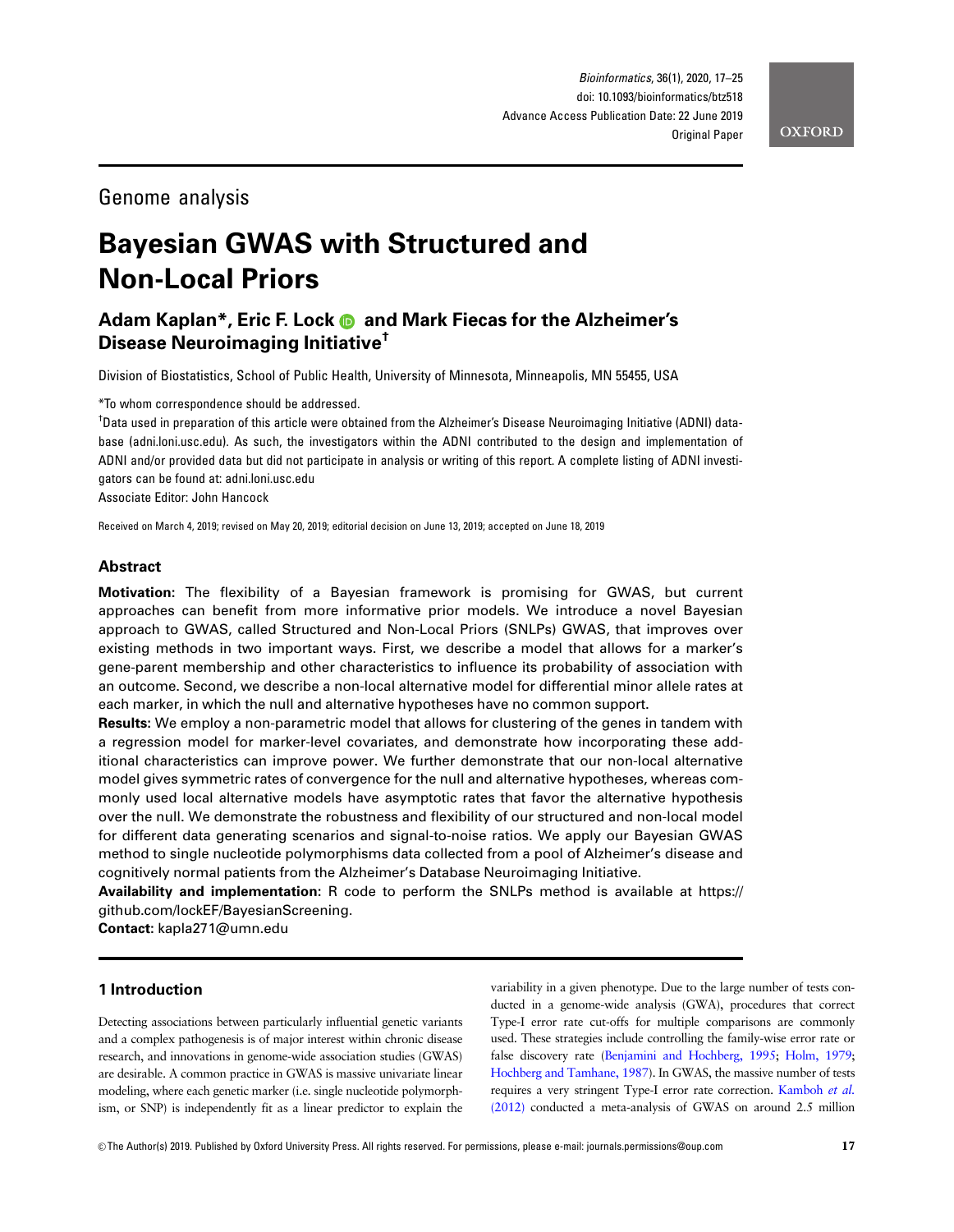<span id="page-1-0"></span>SNPs with a Bonferroni correction to control family-wise error rate, and detected six SNPs associated with Alzheimer's disease. Then, they mapped the critical values of each marker against the location of that marker on its corresponding gene [\(Kamboh](#page-7-0) et al., 2012). The location of the SNPs within a gene correlated with the significance level from their associated tests. This example suggests that a more informed data-dependent correction may yield increased power to detect marker-phenotype associations.

More contemporary research on multiple testing has incorporated a Bayesian perspective. Bayesian approaches to multiple testing follow two noticeable patterns: selection or shrinkage. Bayesian model selection uses posterior probabilities to select among different hypotheses given the data, and multiple testing can be treated with a hierarchical model on the prior probabilities for multiple related tests [\(Scott and](#page-7-0) [Berger, 2010](#page-7-0)). Bayesian hierarchical modeling of effect sizes is similarly useful under multiple testing scenarios, by appropriately shrinking effects toward the null value. Bayesian hierarchical selection and shrinkage have both been considered in the GWAS context, and a key challenge is to incorporate additional characteristics for a more descriptive and powerful approach to multiple testing. These additional characteristics, such as the genomic position of a marker and its functional annotation, have been shown to influence a marker's association with a given phenotype of interest ([Kamboh](#page-7-0) et al., 2012; [Lewinger](#page-7-0) et al., [2007](#page-7-0); [Zablocki](#page-8-0) et al., 2017). Yi et al. [\(2014\)](#page-8-0) considered Bayesian model shrinking in the GWAS context and used additional marker level characteristics to influence the shrinkage of the parameters, and collected the few markers with high signal. [Lewinger](#page-7-0) et al. (2007) introduced a fully Bayesian scheme for marker selection in which additional characteristics, such as SNP annotation, influence the prior probability of the null hypothesis for each marker. Alternatively, [Zablocki](#page-8-0) et al. [\(2014\)](#page-8-0) described a Bayesian framework that allows covariates to modulate a false discovery rate adjustment; [Zablocki](#page-8-0) et al. (2017) followed up their work by relaxing distributional assumptions and uses Bsplines for a more flexible modeling approach. [Lock and Dunson](#page-7-0) [\(2017\)](#page-7-0) described a hierarchical model in which the prior probability of association for a given marker depends on its parent gene, and the gene-level effects are modeled flexibly with a non-parametric Dirichlet Process (DP) prior. We build on this hierarchical DP structure in this work, to allow for clustering of the parent gene effect while also incorporating functional information on the markers.

For Bayesian model selection, results are often sensitive to the specification of priors under the null and alternative hypotheses, and thus these must be considered carefully. Classical frequentist hypotheses specifications often have a point null while the alternative is anything but that point null. However, in the Bayesian framework it is often the case that the null hypothesis is a point null while the alternative hypothesis is a more diffuse distribution. A local alternative prior includes the null in its support. It has been shown that the asymptotic rates of evidence in favor of either hypothesis differs exponentially under such a scenario ([Johnson and Rossell, 2010;](#page-7-0) [Lock and Dunson, 2015\)](#page-7-0). Non-local priors (henceforth NLP) were introduced by [Johnson and Rossell](#page-7-0) [\(2010,](#page-7-0) [2012](#page-7-0)) to resolve this issue with Bayesian alternative hypothesis specification, and they are commonly used for model selection in a regression context. The use of NLPs in GWAS for multivariate regression modeling and a continuous outcome was explored by [Sanyal](#page-7-0) et al. [\(2019\)](#page-7-0). We introduce a NLP for two-sample tests with categorical data that is appropriate for GWAS screening studies. NLPs are sensitive to user-specified hyperparameters, and in this article we explore the influence of these hyperparameters and propose a method of marginal likelihood maximization to select the hyperparameters in our context.

Our primary methodological contributions are twofold: (i) to incorporate prior knowledge on markers to estimate probabilities of

phenotype associations more accurately and improve interpretation, and (ii) to introduce a NLP model for the two-sample testing context for Bayesian GWAS applications. For (i), we build on [Lock and](#page-7-0) [Dunson \(2017\)](#page-7-0) and extend the non-parametric Bayesian method for parent-gene clustering to incorporate additive effects for additional marker-level data. For (ii), we use a probit link function to model the difference in minor allele rates between two samples via a NLP. We describe extensive simulation studies to assess both contributions, demonstrating improved performance while also highlighting caveats in their implementation. Lastly, we illustrate our proposed model on the SNP level data from the Alzheimer's Disease Neuroimaging Initiative (ADNI) and discuss the SNPs and genes that are found to be associated with Alzheimer's disease [\(www.adni-info.org](http://www.adni-info.org)).

# 2 Model

#### 2.1 GWA modeling framework

In this section we describe our general framework for Bayesian GWAS and discuss our contributions. There are many different forms of genetic marker data, however, we focus on the minor allele proportion of presence (either one or two minor alleles present) for given SNPs (henceforth minor allele rates). The SNPs may be grouped by the gene region that they fall within (i.e. their gene-parent). We consider the common scenario of screening for markers that are associated with the lack of or presence of a given phenotype (represented by 0 and 1, respectively). Denote  $N_{ij}^0$  and  $N_{ij}^1$  as the total number of control and case study participants, respectively, for genetic marker j within parent *i*. Denote the number of individuals with the minor allele present in each group as  $s_{ij}^0$  and  $s_{ij}^1$ , which follow a binomial distribution with underlying minor allele rates  $p_{ij}^0$  and  $p_{ij}^1$ , respectively, as opposed to the minor allele frequencies. That is,

$$
s_{ij}^0 \sim \text{Bin}(N_{ij}^0, p_{ij}^0) \text{ and } s_{ij}^1 \sim \text{Bin}(N_{ij}^1, p_{ij}^1),
$$

where  $Bin(n, p)$  denotes the Binomial distribution with total count parameter  $n$  and probability of success  $p$ . We specify null and alternative hypotheses,  $H_{ij}^0$  and  $H_{ij}^A$ , that define prior models for  $p_{ij}^0$  and  $p_{ij}^1$ . Then the marginal likelihoods under each hypothesis can be used to find the posterior probability of association for each marker. Let  $\pi_{ij}$  be the prior probability of  $H_{ij}^A$ , then

$$
P(H_{ij}^{A}|s_{ij}^{0}, s_{ij}^{1}) =
$$
  
\n
$$
\frac{\pi_{ij} \cdot P(s_{ij}^{0}, s_{ij}^{1}|H_{ij}^{A})}{\pi_{ij} \cdot P(s_{ij}^{0}, s_{ij}^{1}|H_{ij}^{A}) + (1 - \pi_{ij}) \cdot P(s_{ij}^{0}, s_{ij}^{1}|H_{ij}^{0})}
$$
\n(1)

where  $P(s_{ij}^0, s_{ij}^1 | H_{ij}^0)$  and  $P(s_{ij}^0, s_{ij}^1 | H_{ij}^A)$  refer to the marginal likelihood under the null and alternative hypotheses for marker  $j$  within parent *i*, respectively. If there is not prior information on the SNPs then  $\pi_{ij}$ has been set to 0.5, reflecting that either hypothesis has 50% of being true *a priori* ([Stephens and Balding, 2009](#page-8-0)).

In Section 2.2 we discuss implementing non-local priors for the likelihoods under  $H_{ij}^0$  and  $H_{ij}^A$  in Equation (1). In Section 2.3 we elaborate on using a structured model for  $\pi_{ij}$  in Equation (1) that incorporates marker-level covariates and the parent gene of each marker.

#### 2.2 Incorporating non-local hypotheses

In our model we incorporate the non-local prior to enforce dissimilarity in a genetic marker's minor allele rates between the patient classes, under the alternative hypothesis. Under  $H_{ij}^0$ :  $p_{ij}^0 = p_{ij}^1 = p_{ij} \sim U(0, 1)$ , that is, we assume that the probability of a minor allele is the same for both groups, with a uniform prior over the unit interval. Under  $H_{ij}^A$ :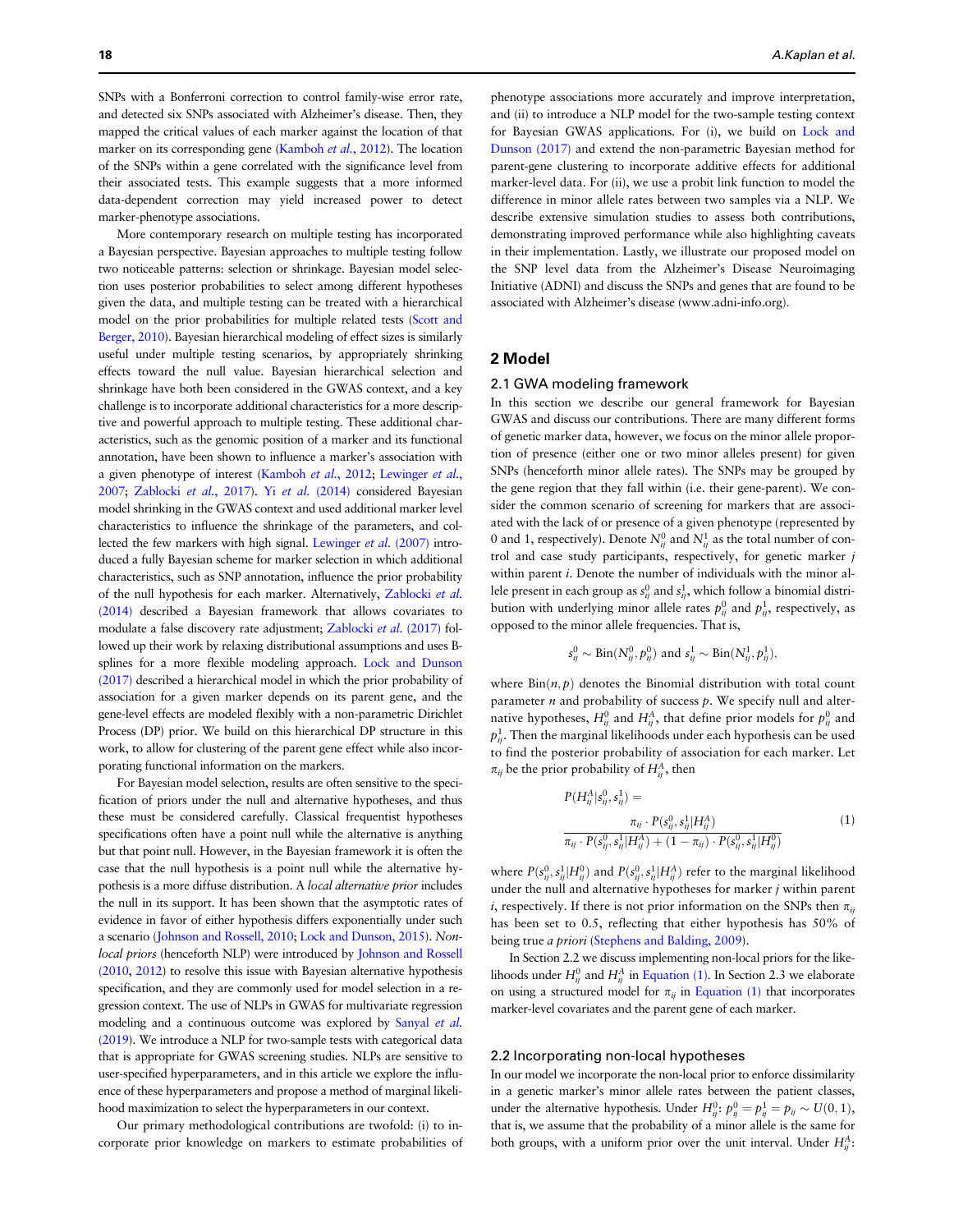<span id="page-2-0"></span> $p_{ij}^0 = \Phi(\alpha_{0ij} - \alpha_{1ij}), \quad p_{ij}^1 = \Phi(\alpha_{0ij} + \alpha_{1ij}), \quad \text{where} \quad \alpha_{0ij} \sim N(0, 1) \quad \text{and}$  $\alpha_{1ij} \sim NLP(\tau, k, \nu)$  where

$$
NLP(\alpha_1|\tau, k, \nu) = \frac{k\tau^{\nu/2}}{\Gamma(\nu/2k)} [\alpha_1^2]^{-(\nu+1)/2} \exp\left[-\left(\frac{(\alpha_1)^2}{\tau}\right)^{-k}\right].
$$
 (2)

Here,  $\Phi$  denotes the cumulative distribution function of a standard normal distribution while  $N(\cdot, \cdot)$  means the Normal distribution with a mean and a variance parameter, respectively. Note that if hypothetically  $\alpha_{1ij} = 0$ , then the alternative model is equivalent to the null. However,  $\alpha_{1ij} = 0$  is not within the support of the prior; this is the key characteristic of the non-local prior as it enforces  $p_{ij}^0$ and  $p_{ij}^1$  to be unequal. The specification of the hyperparameters  $\{\tau, k, \nu\}$  is discussed in Section 3.2.1.

To our knowledge, there has not been an investigation of nonlocal priors within our context. However, non-local alternative priors generally yield exponential rates of convergence toward a true null or true alternative [\(Johnson and Rossell, 2010](#page-7-0)), whereas local alternative priors do not. We verify this with a simple simulation study in Section 4.3.

In addition to the non-local alternative model, we consider a straightforward local model following [Stephens and Balding \(2009\).](#page-8-0) Under  $H_{ij}^0 : p_{ij}^0 = p_{ij}^1 = p_{ij} \sim U(0, 1)$  and under  $H_{ij}^A : p_{ij}^0 \sim U(0, 1)$ and  $p_{ij}^1 \sim U(0, 1)$  are treated independently. Although  $p_{ij}^1$  and  $p_{ij}^0$  are independent under the alternative, the alternative still supports the possibility that  $p_{ij}^0 = p_{ij}^1$ , which is consistent with the null hypothesis. This is the key distinction between the local and non-local models; the former does not explicitly enforce inequality while the latter does. The marginal likelihoods under the null and local alternative have closed forms and are supplied in Section 3.1.

#### 2.2.1 Exploring the non-local density

Here we investigate the implication of the hyperparameter settings for the non-local density on the magnitude of the difference in minor allele rates between classes. First, recall that  $\Phi(\alpha_0 - \alpha_1) = p^0$  and  $\Phi(\alpha_0 + \alpha_1) = p^1$ , and thus  $\alpha_1 = \frac{1}{2} (\Phi^{-1}(p^1) - \Phi^{-1}(p^0))$ . This provides a natural point of comparison to the local model, wherein the minor allele rates  $p^0$  and  $p^1$  follow independent  $U(0, 1)$  distributions; under these assumptions,  $\alpha_1 = \frac{1}{2}(\Phi^{-1}(p^1) - \Phi^{-1}(p^0)) \sim N(0, \frac{1}{2})$ . Figure 1 shows the density for  $\alpha_1$  under different specifications of the non-local alternative prior, and for the local alternative. The value of  $\tau$  largely controls the range of support for the non-local prior and the size of the 'gap' with negligible density near 0; the value of V controls the variability near the boundaries of this gap. As  $\tau$  changes but is rather small, the density of the non-local parameter  $\alpha_1$  also substantially changes. In comparison, the local model is rather diffuse over this support. The effect of the hyperparameters in the non-local density illustrate the sensitivity to the values of  $\tau$  and V, and we caution against arbitrarily selecting their values. We devised a likelihood maximization scheme, described in Section 3.2.1, to empirically nominate a candidate set of values  $V$ ,  $\tau$  and  $k$ .

#### 2.3 Incorporating structured dependence

Here we describe our approach to incorporate genomic structure and prior information to infer  $\pi_{ii}$  in [Equation \(1\)](#page-1-0). Our approach generalizes to any constructed likelihood per marker under each hypothesis,  $P(s_{ij}^0, s_{ij}^1|H_{ij}^0)$  and  $P(s_{ij}^0, s_{ij}^1|H_{ij}^A)$ , such as those in Section 2.2. Let  $X = [X_\beta, X_\theta]$  be a design matrix of additional prior data for each marker. In our context,  $X_\beta$  includes categorical indicators giving the functional classification for each SNP, and  $X_{\theta}$  is a gene-parent affiliation matrix (i.e. an ANOVA design matrix of gene affiliation for each SNP) and  $\Theta = [\beta, \theta]$ . We use a probit link to model the marker prior



Fig. 1. Non-local densities with varying parameter values V and small  $\tau$  with  $k = 1$ . The distribution for  $\alpha_1$  under the local alternative hypothesis is provided for comparison

probabilities as a function of covariates:  $\pi_{ij} = \Phi(x_{ij}^T \Theta)$ , where  $\Phi$  is the standard normal CDF. We place a  $N(0, 1)$  prior on the coefficients  $\beta$ . For the gene-level effects  $\theta_i$ , we use a flexible Dirichlet process prior with concentration parameter  $\alpha$  and a  $N(0, 1)$  base distribution. We denote this distribution using the stick-breaking construction:  $\omega | \alpha \sim GEM$  $(\alpha)$ ,  $\phi_k \stackrel{i.i.d}{\sim} N(0,1)$ , with  $S_i | \omega \sim \text{Mult}(\omega)$  and  $\theta_i | S_i, {\phi_k} \sim F(\phi_{k_i})$ , where  $Mult(\cdot)$  denotes the multinomial distribution, and GEM is the distribution for the stick-breaking construction of a Dirichlet process with concentration parameter  $\alpha$  ([Pitman](#page-7-0) et al., 2002). To flexibly infer the concentration of the gene effects we use a  $\Gamma(a, b)$  prior on  $\alpha$ , where  $\Gamma(\alpha, \beta)$  is the gamma distribution with shape and scale parameters  $\alpha$  and  $\beta$ . We set  $a = b = 1.1$  for these hyperparameters. Lastly, we truncate the number of stick-breaks for the DP model at 20 ([Sethuraman, 1994\)](#page-8-0).

We point out certain aspects of our model that build off existing work on covariate modulated prior probabilities for GWAS. Without gene-level effects ( $\theta = 0$ ) our model is analogous to that in [Lewinger](#page-7-0) et al. (2007), who used a logit rather than a probit link for the prior probabilities  $\pi_{ij}$ . We used a probit link primarily to facilitate efficient posterior computation (see Section 3.2). Moreover, without additional marker level covariates ( $\beta = 0$ ), our model is analogous to that in [Lock and Dunson \(2017\)](#page-7-0), who used a Dirichlet process prior with  $U(0, 1)$  base distribution to model genelevel posterior probabilities. As  $U(0, 1)$  is equivalent to a  $N(0, 1)$  distribution with a probit link, we have directly extended the gene-level model of [Lock and Dunson \(2017\)](#page-7-0) to allow for additional marker covariates.

## 3 Estimation

#### 3.1 Marginal likelihood estimation

Under the null hypothesis for the non-local and local models of Section 2.2 the marginal likelihood is

$$
P(s_{ij}^0, s_{ij}^1 | H_{ij}^0) = \beta(1 + s_{ij}^1 + s_{ij}^0, 1 + s_{ma,ij}^1 + s_{ma,ij}^0) \left( \begin{array}{c} N_{ij}^0 \\ s_{ij}^0 \end{array} \right) \left( \begin{array}{c} N_{ij}^1 \\ s_{ij}^1 \end{array} \right),
$$

where  $\beta(\cdot, \cdot)$  denotes the Beta coefficient, and the subscript ma denotes major allele count:  $s_{max,ij}^0 = N_{ij}^0 - s_{ij}^0$  and  $s_{max,ij}^1 = N_{ij}^1 - s_{ij}^1$ . The marginal likelihood under the alternative hypothesis for the local model is also calculated directly:

$$
P(s_{ij}^0, s_{ij}^1 | H_{ij}^A) =
$$
  
 
$$
\beta(1 + s_{ij}^1, 1 + s_{maj,j}^1) \beta(1 + s_{ij}^0, 1 + s_{maj,j}^0) \begin{pmatrix} N_{ij}^0 \\ s_{ij}^0 \end{pmatrix} \begin{pmatrix} N_{ij}^1 \\ s_{ij}^1 \end{pmatrix}.
$$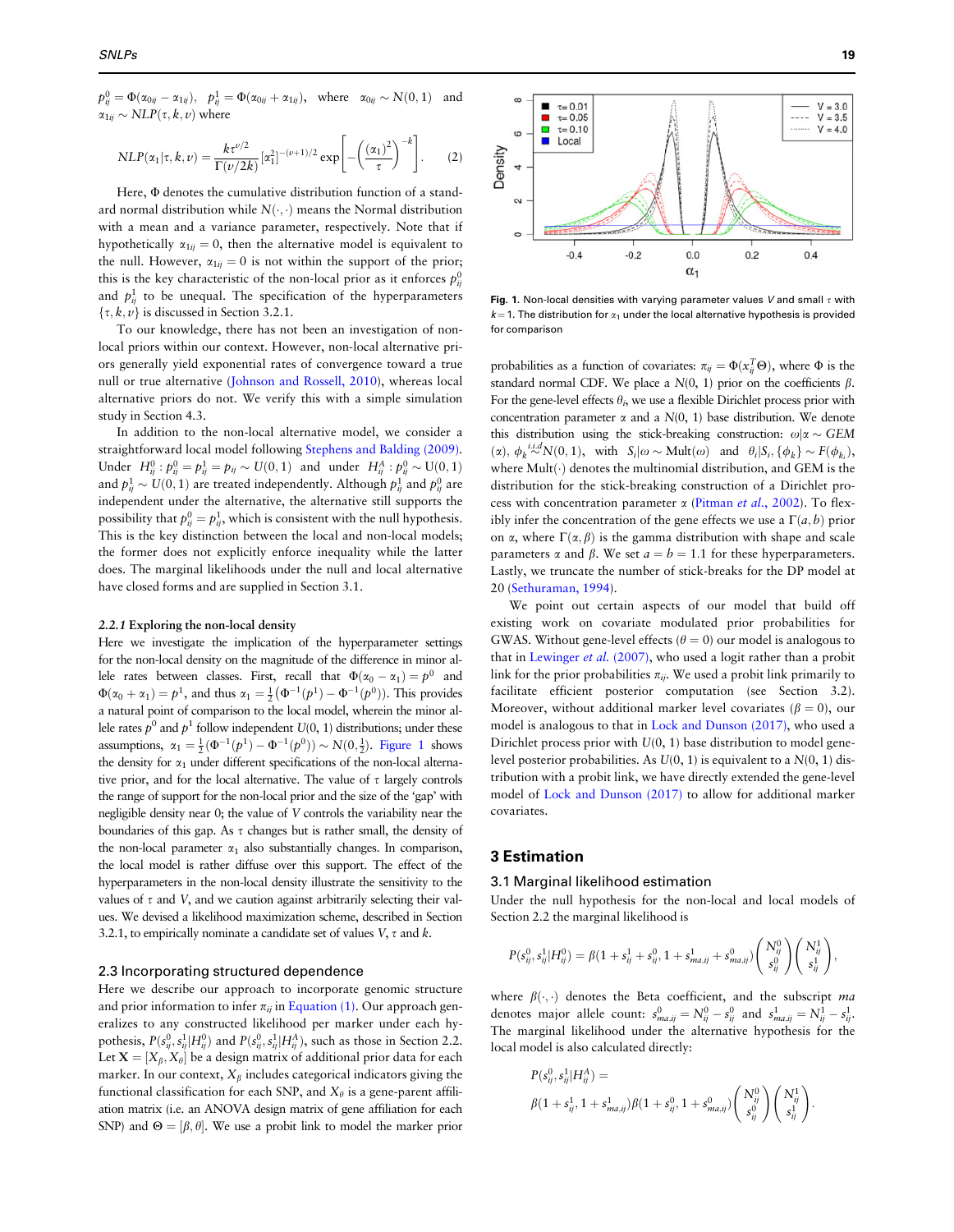Under the non-local alternative the marginal likelihood is

$$
P(s_{ij}^0, s_{ij}^1 | H_{ij}^A) = \iint Bin(s_{ij}^0; N_{ij}^0, p_{ij}^0) \cdot Bin(s_{ij}^1; N_{ij}^1, p_{ij}^1)
$$

$$
\cdot N(\alpha_{0ij}; 0, 1) \cdot NLP(\alpha_{1ij}; \tau, \nu, k) \partial \alpha_{0ij} \partial \alpha_{1ij},
$$

where  $p_{ij}^0 = \Phi(\alpha_{0ij} - \alpha_{1ij})$  and  $p_{ij}^1 = \Phi(\alpha_{0ij} + \alpha_{1ij})$ . We compute this intractable integral via a two-step Monte Carlo approach. First, we generate T values for each of  $\alpha_0$  and  $\alpha_1$  from their prior; that is, we generate  $\alpha_0$  from a  $N(0, 1)$  distribution, and  $\alpha_1$  from the specified NLP via a Metropolis-Hastings approach. For each simulated pair  $\alpha_0^{(t)}, \alpha_1^{(t)}$  we compute  $p^{0(t)} = \Phi(\alpha_0^{(t)} - \alpha_1^{(t)})$  and  $p_{ij}^{1(t)} = \Phi(\alpha_0^{(t)} + \alpha_1^{(t)}),$ and approximate the marginal likelihood empirically:

$$
P(s_{ij}^0, s_{ij}^1 | H_{ij}^A) \approx \frac{1}{T} \sum_{t=1}^T \text{Bin}(s_{ij}^0; N_{ij}^0, p^{0(t)}) \cdot \text{Bin}(s_{ij}^1; N_{ij}^1, p^{1(t)}).
$$

#### 3.2 Posterior estimation

We compute the full posterior under the structured prior using a Gibbs sampling approach, with a latent variable augmentation for the probit link as described in [Albert and Chib \(1993\).](#page-7-0) That is, we introduce  $Z_{ii}$  as latent variables that depend on the model indicators  $Y_{ij}$ :  $Z_{ij} \sim N(x_{ij}^T \Theta, 1)$  with  $x_{ij}^T \Theta = x_{ij}^T \beta + \theta_i$ , where  $Y_{ij} = 1$  if  $Z_{ij} > 0$ and  $Y_{ii} = 0$  otherwise. To sample from the DP model on the gene effects we use its stick-breaking construction ([Sethuraman, 1994](#page-8-0)), and sample from the full conditionals as described in [Dunson](#page-7-0) [\(2010\)](#page-7-0). The full Gibbs sampling scheme proceeds as follows:

#### (1) Designate Alternative Markers:

The prior probability of association for marker  $j$  within parent  $i$  is

$$
\pi_{ij} = \Phi(\mathbf{x}_{ij}^T \Theta)
$$
 and  $\Phi$  is the Normal CDF.

Then the posterior probability of association is

$$
P(H_{ij}^{A}|s_{ij}^{0},s_{ij}^{1}) = \frac{\pi_{ij}P(s_{ij}^{0},s_{ij}^{1}|H_{ij}^{A})}{\pi_{ij}P(s_{ij}^{0},s_{ij}^{1}|H_{ij}^{A}) + (1 - \pi_{ij})P(s_{ij}^{0},s_{ij}^{1}|H_{ij}^{0})}
$$

and  $Y_{ij} \sim \text{Bern}(P(H_{ij}^A | s_{ij}^0, s_{ij}^1)).$ 

#### (2) Update DP parameters for  $\theta'$ :

(A) First we allocate each gene-parent effect  $\theta_i$  to one of the DP atoms h, denoted by  $S_i = h$ , from a closed form multinomial conditional posterior with probabilities:

$$
Pr(S_i = h|-) = \{V_h\Pi_{l < h}(1 - V_l)\}\prod_{j}^{n_i} N(Z_{ij} - x_{(\beta)ij}^T\beta; \theta'_h, 1) \\ \frac{}{\sum_{r=1}^H \{V_r\Pi_{s < r}(1 - V_s)\}\prod_{j}^{n_i} N(Z_{ij} - x_{(\beta)ij}^T\beta; \theta'_r, 1)},
$$

where  $h = 1, \ldots, H$ ,  $n_i$  are the number of markers assigned to gene i,  $\theta'_b$  is the effect for atom  $b$  and  $H$  is the number of stick-breaks.

(B) We update the stick-breaking weights from the conjugate posterior distribution:

$$
(V_h|-)^{ind}_{\sim} \text{Beta}\Bigg(1+\sum_{i=1}^G I(S_i=h), \alpha+\sum_{i=1}^G I(S_i>b)\Bigg),
$$

where  $I(A)$  is the indicator function (if A is true then  $I(A) = 1$ , and  $I(A) = 0$  otherwise), G is the number of genes and  $V_H = 1$ .

(C) Update the DP atoms (random intercepts for each cluster) by sampling from their Normal posteriors

$$
\frac{(\theta_b|-)^{ind}}{N\left(\frac{1+\sum_{i:S_i=b}\sum_{j=1}^{n_i}Z_{ij}-x_{(\beta)ij}^T\beta}{1+\sum_{i:S_i=b}n_i},\frac{1}{1+\sum_{i:S_i=b}n_i}\right)}.
$$
  
(D) Reassign  $\theta_i = \theta'_{S_i}$ .

(3) Update DP concentration  $\alpha$  via a Metropolis-Hastings step with a  $\Gamma(1.1, 1.1)$  prior.

(4) Update additional regression parameters  $\beta$  via

$$
(\beta|-) \sim N(\hat{\beta}, (I_{\beta} + X_{\beta}'X_{\beta})^{-1})
$$

where  $\hat{\beta}$  is the conditional posterior mean

$$
\hat{\beta} = (I_{\beta} + X_{\beta}' X_{\beta})^{-1} X_{\beta}' (Z - X_{\theta} \theta).
$$

(5) Update Latent Variable Z by a truncated normal distribution depending on  $Y_{ii}$ .

$$
Z_{ij} \sim N^{+}(\mathbf{x}_{ij}^{T}\mathbf{\Theta}, 1) \text{ if } Y_{ij} = 1; \ Z_{ij} \sim N^{-}(\mathbf{x}_{ij}^{T}\mathbf{\Theta}, 1) \text{ if } Y_{ij} = 0,
$$

where  $N^+(\cdot)$  and  $N^-(\cdot)$  refer to truncated from the left and right at 0, respectively.

We take the mean over Gibbs samples to obtain point estimates for model parameters and to obtain the posterior probability of association for each marker.

#### 3.2.1 Log-marginal likelihood maximization for non-local parameter determination

We select the non-local alternative hyperparameters for given data through a computationally efficient marginal likelihood empirical maximization technique. Given a dataset, we compute the marginal likelihoods under the null and alternative hypotheses for each marker, as explained in Section 3.1. Then we designate for marker ij,  $I(H_{ij}^A) = 1$  if  $P(s_{ij}^0, s_{ij}^1 | H_{ij}^A) > P(s_{ij}^0, s_{ij}^1 | H_{ij}^0)$ , and  $I(H_{ij}^A) = 0$  otherwise. The likelihood for all markers is computed as

$$
P(s_{ij}^0, s_{ij}^1) = P(s_{ij}^0, s_{ij}^1 | H_{ij}^A) I(H_{ij}^A) + P(s_{ij}^0, s_{ij}^1 | H_{ij}^0) (1 - I(H_{ij}^A))
$$
 (3)

We then take the average of log-likelihood over all markers, given the NLP parameters. We evaluate this expression over a grid of V and  $\tau$  values while holding  $k = 1$ , and the pair of NLP parameters yielding the highest average of the log-likelihood is the chosen set of parameters for the subsequent full analysis that incorporates the hierarchical estimation of the prior probability of association.

# 4 Simulation studies

#### 4.1 Structured prior: gene-parent effects only

Here we describe a simulation study in which the prior probability that a marker is associated with a given phenotype depends on its gene-parent. We consider several scenarios, with varying levels of sparsity in the number of associated markers and the gene structure. We design our simulation studies to explore the performance of our proposed method with respect to these different levels of association. Namely, we consider four cases where the prior probabilities are drawn from (i) an all null distribution, (ii) a bimodal distribution in which 80% of genes have no association and the markers in the remaining 20% are all associated, (iii) a  $Beta(0.2, 1)$  distribution for parent prior probabilities and (iv) a uniform distribution for the parent prior probabilities. For each scenario, we simulate data according to the local model in Section 2.2, with 100 case and control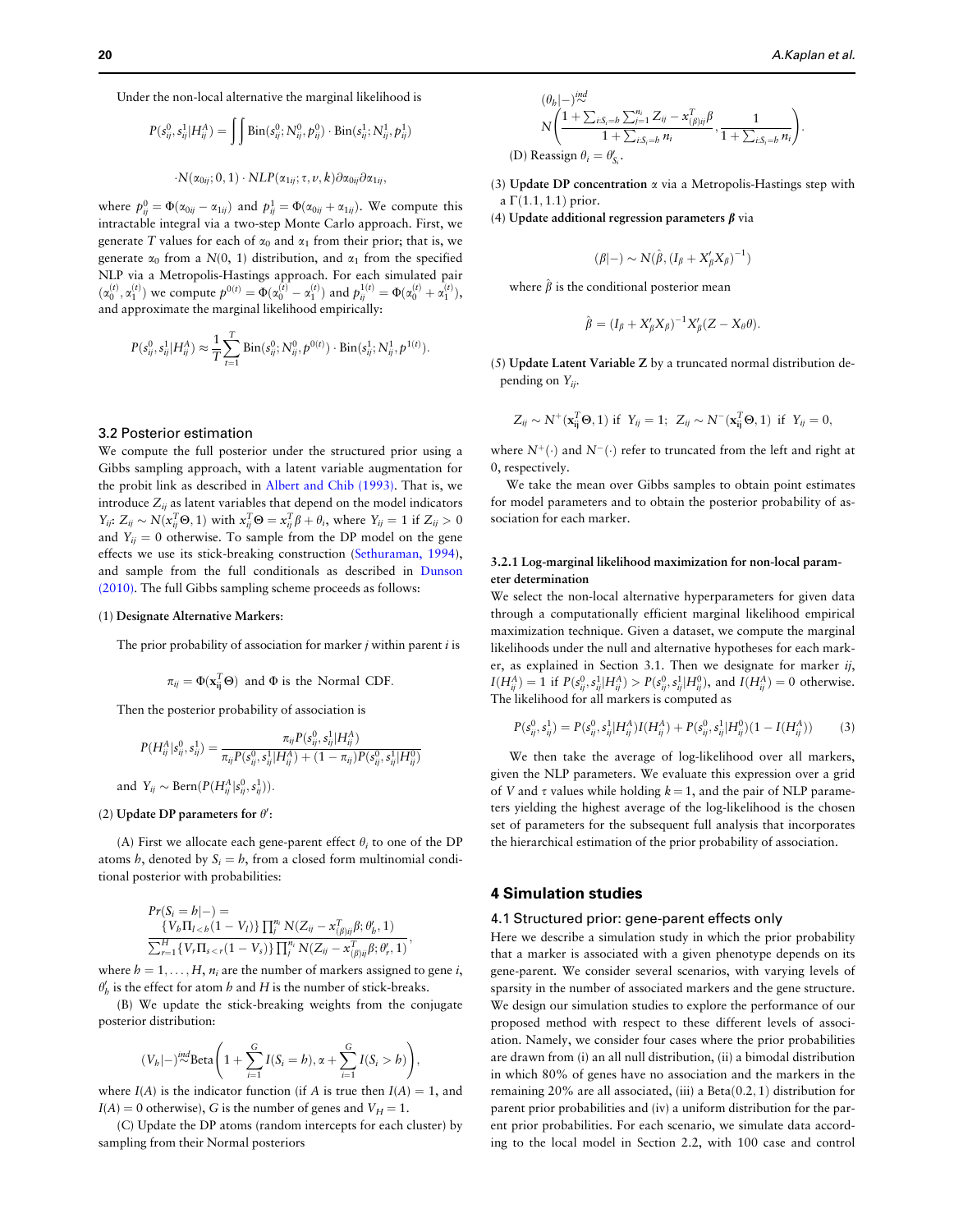Table 1. Mean absolute error (MAE) in gene parent probabilities. and marker posterior probabilities, for four different simulation scenarios and three models for the marker prior probabilities

|            | All null | Bimodal | Beta(0.2, 1) | Uniform |
|------------|----------|---------|--------------|---------|
| Parent MAE |          |         |              |         |
| DP         | 0.0002   | 0.0011  | 0.0705       | 0.1196  |
| Separate   | 0.1085   | 0.1220  | 0.1101       | 0.1176  |
| Joint      | 0.0003   | 0.3150  | 0.1870       | 0.2587  |
| Marker MAE |          |         |              |         |
| DP         | 0.0008   | 0.0193  | 0.0531       | 0.1531  |
| Separate   | 0.0286   | 0.0487  | 0.0697       | 0.1531  |
| Joint      | 0.0004   | 0.1151  | 0.0762       | 0.2052  |

samples each ( $N^0 = N^1 = 100$ ), 500 parent genes, and the number of markers for each gene uniformly generated between 2 and 30.

Under each scenario, we compare three structured prior models: (i) our proposed hierarchical DP model, (ii) a separate model where parent level effects are modeled separately with independent  $N(0, 1)$ distributions (i.e. the parent probabilities are independent  $U(0, 1)$ after probit transformation) and (3) a joint model where all markers share the same prior probability, irrespective of their parent gene, with a  $U(0, 1)$  prior on this probability.

Table 1 gives the mean absolute error (MAE) for the inferred genelevel probabilities and the marker-level posterior probabilities for each scenario. Our hierarchical DP model outperforms the separate and joint approaches for the  $Beta(1, 0.2)$  and  $Bimodal$  scenarios. The Uniform generative model matches the separate inference model, however, the results for the DP model are comparable to the separate model under this scenario and both substantially outperform the joint model. Similarly, the joint model is appropriate for the All null case because all parent genes have the same signal, yet the DP model is again comparable while substantially outperforming the separate model. Together, these scenarios reflect the advantages of implementing a flexible prior that accommodates different distributions of parent-gene effects, such as the DP. Moreover, the difference in the marker MAEs illustrate how a well-specified prior for the parent-gene effects can lead to more accurate posterior probabilities for the markers.

#### 4.2 Structured prior: gene-parent and covariate effects

We evaluate the addition of covariates in the hierarchical setting by simulating true marker associations that are influenced by the assigned gene-parents as well as six additional covariates (six categorical variables that reflect SNP annotation). We simulated data as in the Uniform scenario of Section 4.1, but with  $\Gamma(2, 1)$  effects for the six additional marker-level variables. We perform 20 replications of the simulation, and we compare our model with covariates to the same model with covariate effects set to 0. In the cases considered above, we estimate Bayesian credible interval coverage of the parent and covariate effects (when applicable) and mean absolute error (MAE) in marker posterior probability for comparing models under similar data settings. All simulations are done with 2000 collected samples with 1000 burn-in for convergence to the posterior distributions.

When gene effects are drawn from a standard normal distribution, the addition of marker-level covariates lowered MAE in marker posterior probability by about 0.03 (Table 2). We highlight that under similar circumstances, for a model that is misspecified when covariates truly contributed to posterior probabilities of marker association, the MAE of that model was around 0.1719. Coverage for gene-parent effects were less than the nominal under either setting. This likely reflects the

Table 2. Adding covariates with parent hierarchical structure: the model with local priors

| Number of markers | Number of genes                   |                     |  |  |
|-------------------|-----------------------------------|---------------------|--|--|
|                   | 500                               | 1000                |  |  |
|                   | Parent with 6 categorical effects |                     |  |  |
| 15                | $0.1363 \pm 0.0043$               | $0.1389 \pm 0.0030$ |  |  |
| 30                | $0.1348 \pm 0.0033$               | $0.1316 \pm 0.0042$ |  |  |
| 50                | $0.1259 \pm 0.0027$               | $0.1281 \pm 0.0038$ |  |  |
|                   | Parent effects only               |                     |  |  |
| 15                | $0.1642 \pm 0.0012$               | $0.1625 \pm 0.0006$ |  |  |
| 30                | $0.1551 \pm 0.0009$               | $0.1552 \pm 0.0006$ |  |  |
| .50               | $0.1518 \pm 0.0010$               | $0.1512 \pm 0.0004$ |  |  |

Note: The true parent effects are drawn from a N(0, 1). True categorical effects are drawn from a  $\Gamma(2, 1)$  distribution. Each model is applied to simulated data with matching data generation specifications (with and without 6 categorical effects, respectively). These measures are mean absolute errors over 20 simulations  $\pm$  their standard errors.



Fig. 2. Non-local prior and asymptotic rates of convergence: Data were generated with non-local parameters  $\tau = 2$ ,  $V = 4$  and  $k = 1$ .

discrepancy of the generative model (with independent and distinct gene effects) and our DP model (which assumes some clustering of the genes). However, as shown in Section 4.1, the accuracy of the results under the DP model is comparable to those under the generative model. We did not explore the estimation accuracy of our model for continuous marker-level covariates.

## 4.3 Non-local alternative: asymptotic rates

We generate  $p^0$  and  $p^1$  under either the null model or the non-local alternative model, and generate data  $s^0$  and  $s^1$  for a specified sample size  $N^0 = N^1 = N$ . We calculate marginal likelihoods under each hypothesis via importance sampling (see Section 3.1). Figure 2 shows the log Bayes factors for increasing sample size  $N$ , demonstrative of exponential convergence under both the null and the alternative.

# 4.4 Non-local alternative: sensitivity and comparison

To evaluate the non-local alternative model, we simulate data as in the Uniform scenario of Section 4.1, but using the non-local alternative of Section 2.2 to generate minor allele counts. As potential hyperparameters for the non-local model, we consider all possible combinations of the values  $V : \{2.0, 2.50, 3.0, 3.50, 4.0\}$  and  $\tau : \{0.10, 0.45, 0.80,$ 1.15, 1.50}, with  $k = 1$ , For estimation we also consider the same parameter combinations for the non-local model, as well as the local alternative model. We collect the 80% and 90% credible coverage and the mean absolute error in marker posterior probability of association for twenty simulations of each scenario.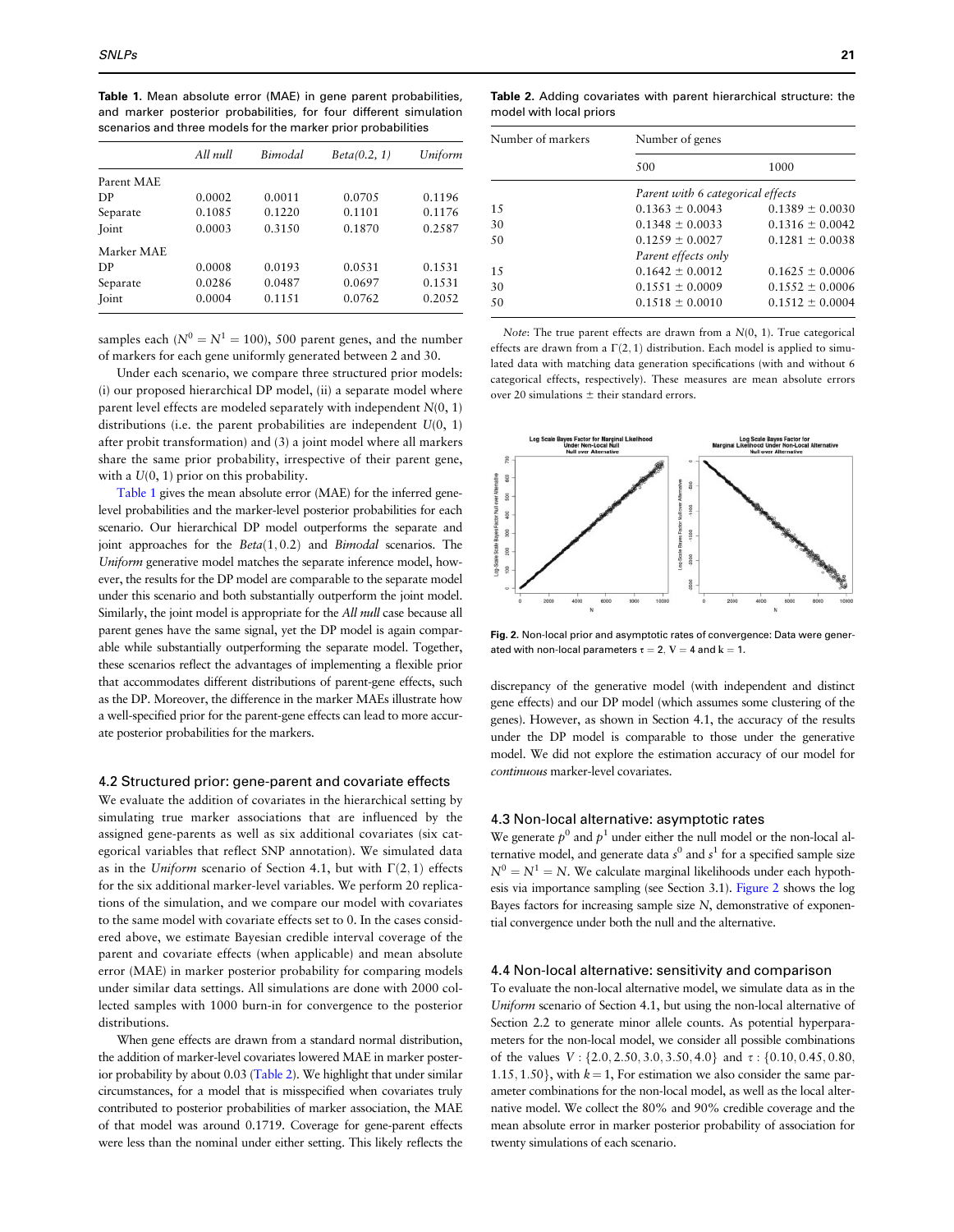

Fig. 3. Non-local model implemented on non-local data: Mean Absolute Error (MAE) is shown for each pair of the parameter settings that generated the data and the parameter specifications for the model,  $V = \{2.0, 2.5, 3.0, 3.5, 4.0\}$  and  $\tau = \{0.10, 0.45, 0.80, 1.15, 1.50\}$ . The  $\circ$  refers to the results from the Local Model for comparison

Figure 3 displays the marker MAE for each generative scenario and for each estimation model. The results show that the non-local alternative generally performs substantially better when the true generative model is non-local, even if the hyperparameters are misspecified. For  $\tau = 0.10$  and 0.45,  $\tau$  reflects possible effect sizes in associated probabilities, before transforming to the probit scale. Most often, for data generated with  $\tau = 0.10$ , the model with the specified  $\hat{\tau} = 0.10$ outperforms models that use other values for  $\hat{\tau}$  with respect to mean absolute error. This pattern is also exhibited with  $\tau = 0.45$  for the data and the specified model parameter. However, our model exhibits a flip in performance once the true  $\tau$  is large *enough*, when the true  $\tau$  changes from 0.10 to 0.45. For the case that the data were truly generated from an NLP distribution with  $\tau$  larger than 0.45, the local model performs consistently worse than the non-local model. This reflects that larger  $\tau$ values imply easier detection of associated markers by the non-local prior, as V and  $\tau$  can be viewed as a joint effect size modulator for the difference between  $p_{ij}^0$  and  $p_{ij}^1$  (See [Equation 2](#page-2-0)). As V grows and  $\tau$ shrinks, we approach a scenario where there is little difference between  $p_{ij}^0$  and  $p_{ij}^1$ , thus approaching the behavior of the model specified under the local prior. With smaller values of V, the model not considering non-local priors improved slightly in terms of the three aforementioned statistics for true  $\tau$  set at its smallest value.

We also consider the robustness of the non-local alternative prior when data are generated under the local model. The resulting MAE for marker posterior probabilities under different specifications of the non-local prior are shown in Table 3. The non-local prior gave comparable performance to the (correctly specified) local prior, under certain values of its hyperparameters, demonstrating the robustness of the non-local model even when the generative distribution under the alternative does not have a non-local density.

#### 4.5 Non-local alternative: hyperparameter selection

We evaluate our marginal likelihood maximization technique to determine the true set of hyperparameters for the NLP. First, we generate data with half of the markers from the null and half of the markers from a non-local alternative, with 15 000 total markers,  $N^0 = 100$  controls and  $N^1 = 100$  cases. After generative data, we empirically estimate the NLP parameters as described in Section 3.2.1. We ran 30 simulations for each combination of: V: 2.0, 2.50, 3.0, 3.50, 4.0; s: 0.10, 0.45, 0.80, 1.15, 1.50; and  $k = 1$ , for data generation and modeling.

Table 3. Non-local prior implemented on local generated data: MAE for marker posterior probabilities are shown for non-local prior specifications V and  $\tau$ 

| τ / V                                | 2.0                                            | 2.5                                            | 3.0                                            | 3.5                                            | 4.0                                            |
|--------------------------------------|------------------------------------------------|------------------------------------------------|------------------------------------------------|------------------------------------------------|------------------------------------------------|
| 0.10<br>0.45<br>0.80<br>1.15<br>1.50 | 0.1508<br>0.1582<br>0.1751<br>0.1887<br>0.2002 | 0.1565<br>0.1548<br>0.1710<br>0.1840<br>0.1943 | 0.1636<br>0.1520<br>0.1669<br>0.1799<br>0.1908 | 0.1717<br>0.1499<br>0.1639<br>0.1762<br>0.1871 | 0.1809<br>0.1481<br>0.1607<br>0.1728<br>0.1831 |
|                                      |                                                |                                                |                                                |                                                |                                                |
|                                      |                                                |                                                |                                                |                                                |                                                |

Note: The local model had a MAE of 0.1551.

The proposed log-likelihood maximization method detected the appropriate set of parameters in most of the cases over the thirty simulations (see [Table 4\)](#page-6-0).  $\tau$  is accurately estimated in most of the simulations; smaller values of  $\tau$  are estimated to be the true value more often than for larger values of  $\tau$ . This reflects that the degree to which the case and control proportions of minor allele presence differ can be quite small and be estimated quite accurately for this method. In general, the estimated values for  $\hat{V}$  were less accurate, but still tended to be correct in a majority of simulations.

#### 5 Application to ADNI data

The Alzheimer's Disease Neuroimaging Initiative is a multi-center effort in identifying genomic, metabolomic, and neurological markers that associate with Alzheimer's disease progression. We obtained our samples from the ADNI1 period of this initiative. These samples were genotyped using the Illumina Human610-Quad BeadChip and GenomeStudio v2009.1 was used to process the intensity data ([www.](http://www.adni-info.org) [adni-info.org\)](http://www.adni-info.org). We collected 584 994 SNPs without functional annotation from 179 patients with Alzheimer's disease (AD) and 214 with cognitively normal status (CN). Then we used the BioMart package in R version 3.4.1, to gather marker consequences and gene assignments for each SNP [\(R Core Team, 2017\)](#page-7-0). We omitted SNPs that had duplicate entries to rid of the ambiguity in gene and marker consequence assignments. The counts of SNP consequence categories are: 77 splice cites, 497 5'UTR, 4861 3'UTR, 3324 non-synonymous, 1716 synonymous and 267 550 introns. We omitted intergenic SNPs from this analysis. There are 18 957 unique genes for 278 025 SNPs, and we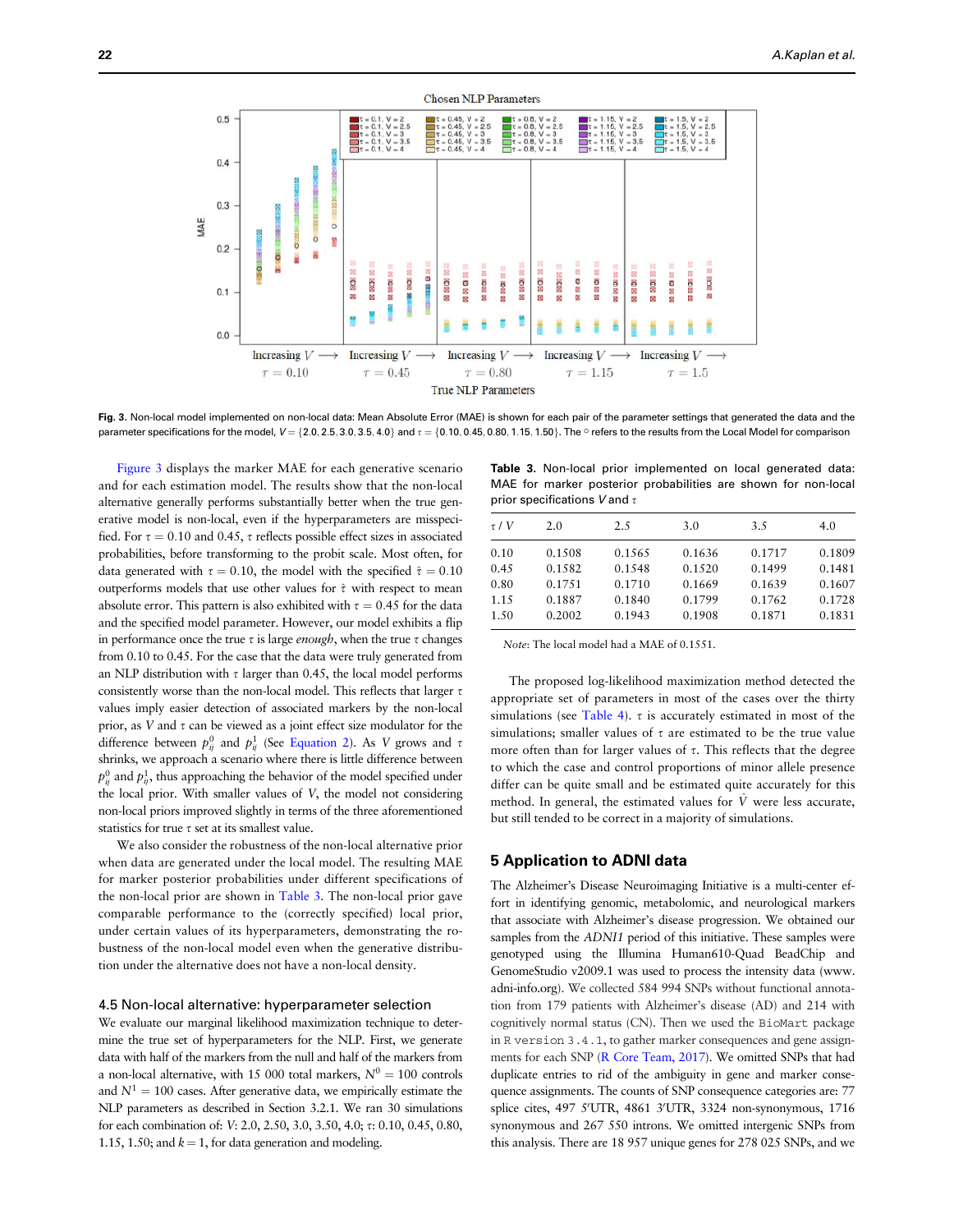<span id="page-6-0"></span>Table 4. Non-local prior parameter selection results

| $V / \tau$        | 0.10         | 0.45         | 0.80     | 1.15           | 1.50         |
|-------------------|--------------|--------------|----------|----------------|--------------|
| (a)               |              |              |          |                |              |
| 2.0               | 90.00%       | 93.33%       | 76.67%   | 60.00%         | 76.67%       |
| 2.5               | 33.33%       | 83.33%       | 86.67%   | 76.67%         | 56.67%       |
| 3.0               | 10.00%       | 80.00%       | 80.00%   | 76.67%         | 80.00%       |
| 3.5               | 6.66%        | 80.00%       | 86.67%   | 70.00%         | 80.00%       |
| 4.0               | $0.00\%$     | 70.00%       | 83.33%   | 80.00%         | 83.33%       |
| (b)               |              |              |          |                |              |
| $\tau/\hat{\tau}$ | 0.10         | 0.45         | 0.80     | 1.15           | 1.50         |
| 0.10              | 147          | 3            | $\theta$ | $\theta$       | $\mathbf{0}$ |
| 0.45              | $\Omega$     | 145          | 5        | $\theta$       | $\mathbf{0}$ |
| 0.80              | $\Omega$     | 2            | 134      | 14             | $\mathbf{0}$ |
| 1.15              | $\Omega$     | $\Omega$     | 2        | 123            | 25           |
| 1.50              | $\mathbf{0}$ | $\mathbf{0}$ | $\theta$ | 22             | 128          |
| (c)               |              |              |          |                |              |
| $V/\tilde{V}$     | 2.0          | 2.5          | 3.0      | 3.5            | 4.0          |
| 2.0               | 124          | 21           | 2        | $\mathbf{0}$   | 3            |
| 2.5               | 34           | 92           | 11       | $\overline{2}$ | $\mathbf{1}$ |
| 3.0               | 30           | 3            | 98       | 10             | 5            |
| 3.5               | $\Omega$     | 8            | 39       | 97             | 6            |
| 4.0               | $\Omega$     | 1            | 12       | 42             | 95           |
|                   |              |              |          |                |              |

Note: (a) Percentages for the log-likelihood maximization technique correctly specifying the non-local parameter values V and  $\tau$  for the data generation out of 30 simulations for each scenario. (b) Total counts specifying  $\tau$ correctly and incorrectly; rows and columns correspond to true and chosen  $\tau$ , respectively. (c) Total counts specifying V correctly and incorrectly; rows and columns correspond to true and chosen V, respectively.

apply our model onto this data. For up-to-date information, please go to adni.loni.usc.edu.

We applied our proposed hierarchical gene-parent and markerlevel covariate adjusted model with non-local priors to the 278 025 SNPs from ADNI to identify markers that have high posterior probability of association with AD. From the SNP annotations collected from BioMart, we created an ANOVA-like binary matrix for SNP annotation (i.e. synonymous, intronic, etc.). For our analysis, we designated intronic SNPs as the reference group. We applied our maximum log-likelihood strategy to determine the optimal set of non-local prior parameters to model the ADNI data. We evaluated the mean log-likelihoods of the data over a large grid of values for  $\tau$ and V, where  $\tau$  : 0.001, 0.01, 0.05, 0.075, 0.1, 0.2, 0.45, 0.8, 1.15, 1.5 and  $V: 2, 3, 4, 5, 6, 7, 8, 9, 10$ . Following this procedure, we analyzed the ADNI data with our hierarchical model that employs the previously determined NLP parameters in the alternative marginal likelihood estimation. 20 000 samples of each of the parameters and the posterior probability of association for markers were collected after a burn-in of 10 000 samples.

The maximum log-likelihood strategy for choosing the optimal set of non-local parameters yielded  $\hat{V} = 8$  and  $\hat{\tau} = 0.075$ , with a mean log-likelihood of  $-8.23$ ; in comparison, the local model resulted in a mean log-likelihood of  $-8.35$ . Under our chosen nonlocal specification, the top SNP was rs2075650 with a posterior probability of association of 88.14% [see Table 5a for all detected SNPs with a PPA of at least 10%]. This SNP is located on TOMM40, near APOE4; this is a gene repeatedly observed to be significantly associated with Alzheimer's disease in GWA studies. In comparison, not one SNP is identified when using Fisher's exact test with the various multiple testing corrections. We only report rs2075650 as a significant marker with a modest expected false discovery rate, and a Holm adjusted P-value cut-off smaller than 10%.

Table 5. (a) Detected SNPs associated with Alzheimer's disease with posterior probability of association (PPA) of 10% or higher; gene ID, SNP placement on gene, posterior probability of association (PPA), and difference in proportions of minor allele presence between cases and controls (risk difference). (b) Probabilities of associating with Alzheimer's disease for each SNP annotation

| SNP rsID                | Gene                   | Consequence PPA |           | Risk<br>difference |
|-------------------------|------------------------|-----------------|-----------|--------------------|
| (a)                     |                        |                 |           |                    |
| rs2075650               | TOMM40                 | Intronic        | 0.8814    | 0.2550             |
| rs906283                | PIEZO <sub>2</sub>     | Intronic        | 0.2612    | $-0.1994$          |
| rs1461707               | LINC00907              | Intronic        | 0.1856    | $-0.2079$          |
| rs11072463              | PML                    | Intronic        | 0.1499    | $-0.2028$          |
| rs7191801               | HS3ST4                 | Intronic        | 0.1365    | $-0.2022$          |
| rs2883782               | MYO3B                  | Intronic        | 0.1345    | 0.1734             |
| rs1981542               | RP11-556I14.2 Intronic |                 | 0.1201    | $-0.1925$          |
| rs708036                | FARS <sub>2</sub>      | Intronic        | 0.1137    | 0.1916             |
| rs1155490               | PREX2                  | Intronic        | 0.1074    | $-0.1697$          |
| (b)                     |                        |                 |           |                    |
| Percentile              | 2.5%                   | 50.0%           | Posterior | 97.5%              |
|                         |                        |                 | mean      |                    |
| 3'UTR                   | $0.00044\%$            | 0.00794%        | 0.01093%  | 0.04124%           |
| 5'UTR                   | $0.00001\%$            | 0.01048%        | 0.04901%  | 0.36228%           |
| Non-synonymous 0.00095% |                        | 0.03277%        | 0.05830%  | 0.26069%           |
| Splice-site             | $0.00002\%$            | 0.02068%        | 0.20888%  | 1.65663%           |
| Synonymous              | 0.00087%               | 0.03988%        | 0.09586%  | 0.48173%           |

Each measure is a cumulative normal measure of the linear expression  $\Phi(X\beta + \bar{\theta}^{(m)})$  where  $\bar{\theta}^{(m)}$  is the average gene effect for MCMC sample m

The flexible prior on the marker-gene membership yielded uniform atom-effect convergence to one or two values around  $-3.3$  over the collected samples. This reflects that the probability of a random SNP within a given gene being associated with Alzheimer's disease is very small. SNP annotation effects are summarized in Table 5b. Within Table 5a we include the difference in proportions of minor allele presence between the case and controls calculated from the raw data. These values may provide guidance on how to interpret one SNP's relationship with Alzheimer's disease. For instance, rs2075650 has the highest probability of association and has a positive risk difference, meaning there were more cases annotated with minor allele presence, 1 or 2 minor alleles, as compared to the controls. One may infer that this SNP has a noxious role within the pathogenesis of AD.

# 6 Discussion

Current research has also aligned with our findings for Alzheimer's disease. rs2075650 has been repeatedly noted as a target SNP to be in association with Alzheimer's disease with other SNPs along its gene TOMM40. TOMM40 has been detected to associate with regions of white matter strength that are observed to integrate memory with the rest of the brain (Lyall et al.[, 2014](#page-7-0); [Kamboh](#page-7-0) et al., [2012\)](#page-7-0). Although, we did not find other variants along the neighborhood of TOMM40 and APOE, our model complemented more recent literature on AD pathogenesis. For instance, we identified rs1461707 where there is an apparent shortage in descriptive research of this variant that resides on a long intergenic non-protein coding RNA between PIK3C3 and RIT2. Contemporary work suggests that differential expression of regulatory long non-coding RNA (lncRNA) fill important roles in the neurogenesis of late onset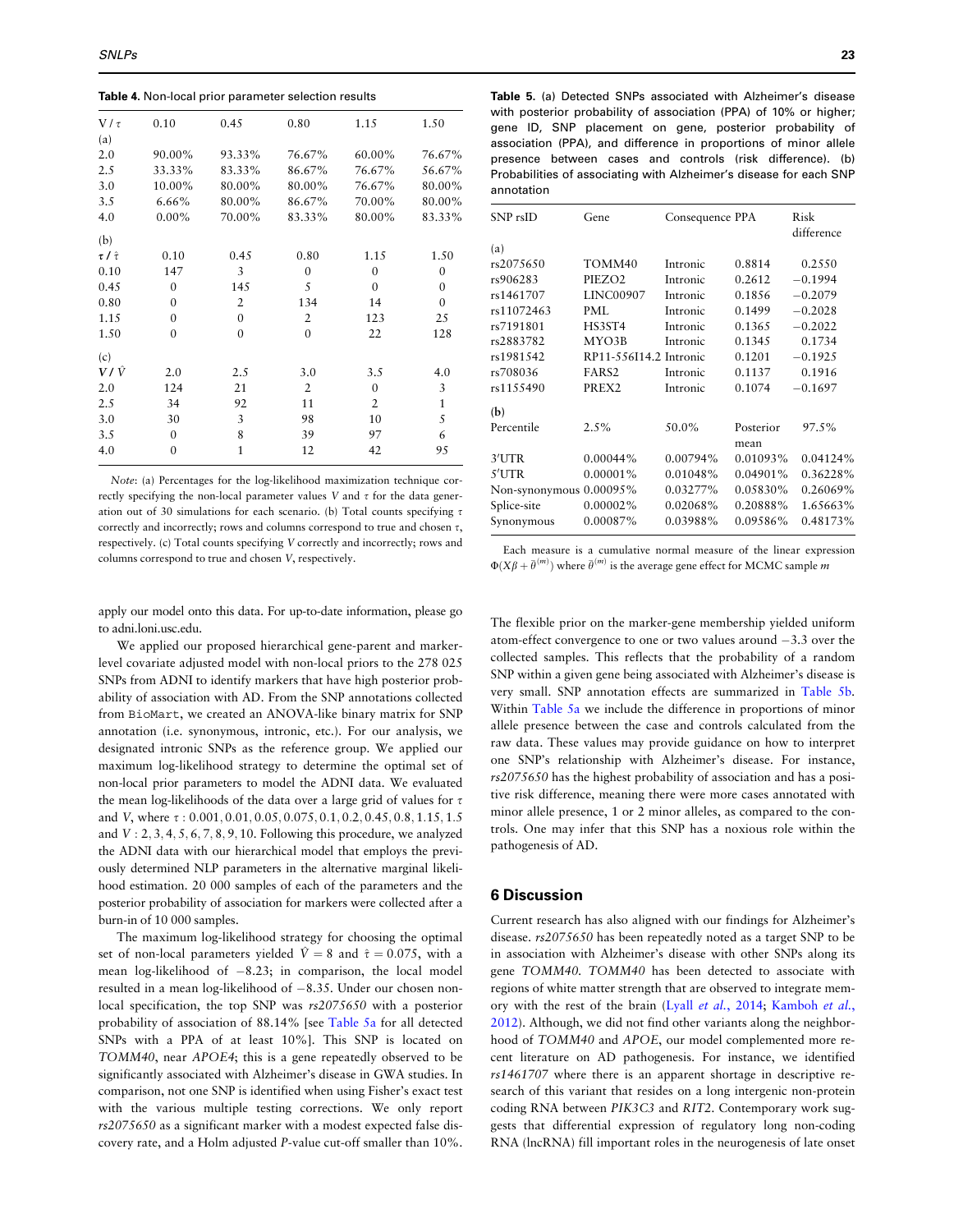<span id="page-7-0"></span>Alzheimer's disease; equally as important, lncRNA have been shown in animal models to regulate expressions of genes associated with synaptic plasticity (Deng et al., 2017; Idda et al., 2018; Pereira Fernandes et al., 2018). rs906283 is located along the PIEZ02; depletion in expression of this gene has been shown to convert activated to non-responding subsets of dorsal-root ganglia sensory neurons for adult mice, hinting towards a disruptive relationship with somatosensory-cellular processes (Coste et al., 2010). One may hypothesize that low expression of this gene may be associated with the lack in balance or lack in pain perception that dementia patients experience, and visual diseases [\(Vounou](#page-8-0) et al., 2012). Finally, PML, the gene that contains rs11072463 has also been acknowledged from another ADNI GWAS, and noted in other studies to be crucial in central nervous integrity and activity (Moon et al., 2015). Altogether, these results indicate possible merit in incorporating multiple sub-traits of the phenotype of interest within GWA studies.

Supplementing models that evaluate genetic variants' relationships with a phenotype with the additional information on those genetic variants have been previously shown to boost detection power. Additionally, due to the independence between the two components of our model, the prior probability modeling can be easily utilized for other likelihood contexts. We observed in our application that markers were assigned multiple gene-parents or consequences and this issue can be obviated with the integration of the marker location along the gene. Lewinger et al. (2007) discussed including a separate modeling step to account for linkage disequilibrium by borrowing information between neighboring SNPs.

We increased efficiency in estimating probabilities of markerphenotype associations with the employment of non-local priors. Appropriately choosing  $\tau$  provides most of the influence in accurately detecting alternative markers; when true  $\tau$  is small which we observe in the GWAS context, then fluctuation in V provides negligible change to alternative marginal likelihood evaluation. We emphasize that for the data analysis we used a marginal log-likelihood maximization approach to choose the best fitting value for  $\tau$ . One shortcoming is preset values for  $\tau$ . Fixed choices for  $\tau$  may not yield the appropriate profile for  $\tau$  that external data can provide. We can address this by letting  $\tau$  depend on patient-level clinical characteristics, similar to the approach by Lee et al.  $(2017)$ . These additions of demographic variables encourages us to incorporate estimation of the marginal likelihoods as additional steps in the entire estimation scheme, to estimate the effect of patient demographics on SNP posterior probability of association. This is a promising goal that may alleviate the ambiguity and slight inefficiency in estimating a given data's NLP parameters.

# Acknowledgements

Data collection and sharing for this project was funded by the Alzheimer's Disease Neuroimaging Initiative (ADNI) (National Institutes of Health Grant U01 AG024904) and DOD ADNI (Department of Defense award number W81XWH-12-2-0012). ADNI is funded by the National Institute on Aging, the National Institute of Biomedical Imaging and Bioengineering, and through contributions from: AbbVie, Alzheimer's Association; Alzheimer's Drug Discovery Foundation; Araclon Biotech; BioClinica, Inc.; Biogen; Bristol-Myers Squibb Company; CereSpir, Inc.; Cogstate; Eisai Inc.; Elan Pharmaceuticals, Inc.; Eli Lilly and Company; EuroImmun; F. Hoffmann-La Roche Ltd and its affiliated company Genentech, Inc.; Fujirebio; GE Healthcare; IXICO Ltd.; Janssen Alzheimer Immunotherapy Research & Development, LLC.; Johnson & Johnson Pharmaceutical Research & Development LLC.; Lumosity; Lundbeck; Merck & Co., Inc.; Meso Scale Diagnostics, LLC.; NeuroRx Research; Neurotrack Technologies; Novartis Pharmaceuticals Corporation; Pfizer Inc.; Piramal Imaging; Servier; Takeda

Pharmaceutical Company; and Transition Therapeutics. The Canadian Institutes of Health Research funds ADNI clinical sites in Canada. Private sector contributions are facilitated by the Foundation for the National Institutes of Health [\(www.fnih.org\)](http://www.fnih.org). The grantee organization is the Northern California Institute for Research and Education, and the study is coordinated by the Alzheimer's Therapeutic Research Institute at the University of Southern California. ADNI data are disseminated by the Laboratory for Neuro Imaging at the University of Southern California.

# Funding

This work was supported by T32 GM108557: NIGMS T32 Interdisciplinary Biostatistics Training in Genetics and Genomics grant, and by NIH grant 1R01-GM130622.

Conflict of Interest: none declared.

#### References

- Albert,J.H. and Chib,S. (1993) Bayesian analysis of binary and polychotomous response data. J. Am. Stat. Assoc., 88, 669–679.
- Benjamini,Y. and Hochberg,Y. (1995) Controlling the false discovery rate: a practical and powerful approach to multiple testing. J. R. Stat. Soc. Ser. B (Methodological), 57, 289–300. pages
- Coste,B. et al. (2010) Piezo1 and piezo2 are essential components of distinct mechanically activated cation channels. Science, 330, 55–60.
- Deng,Y. et al. (2017) Plasma long noncoding RNA 51a as a stable biomarker of Alzheimer's disease. Int. J. Clin. Exp. Pathol., 10, 4694–4699.
- Dunson,D.B. (2010) Nonparametric Bayes applications to biostatistics. Bayesian nonparametrics, 28, 223–273.
- Hochberg,Y. and Tamhane,A.C. (1987) Multiple Comparison Procedures. John Wiley & Sons, Inc., New York, NY, USA.
- Holm, S. (1979) A simple sequentially rejective multiple test procedure. Scand. J. Stat., 6, 65–70.
- Idda,M.L. et al. (2018) Noncoding RNAs in Alzheimer's disease. Wiley Interdiscipl. Rev. RNA, 9, e1463.
- Johnson,V.E. and Rossell,D. (2010) On the use of non-local prior densities in Bayesian hypothesis tests. J. R. Stat. Soc. Ser. B (Stat. Methodol.), 72, 143–170.
- Johnson,V.E. and Rossell,D. (2012) Bayesian model selection in high-dimensional settings. J. Am. Stat. Assoc., 107, 649-660.
- Kamboh,M. et al. (2012) Genome-wide association study of Alzheimer's disease. Transl. Psychiatry, 2, e117.
- Lee,E. et al. (2017) Single-nucleotide polymorphisms are associated with cognitive decline at Alzheimer's disease conversion within mild cognitive impairment patients. Alzheimer's Dementia., 8, 86–95.
- Lewinger,J.P. et al. (2007) Hierarchical Bayes prioritization of marker associations from a genome-wide association scan for further investigation. Genet. Epidemiol., 31, 871–882.
- Lock,E.F. and Dunson,D.B. (2015) Shared kernel Bayesian screening. Biometrika, 102, 829–842.
- Lock,E.F. and Dunson,D.B. (2017) Bayesian genome-and epigenome-wide association studies with gene level dependence. Biometrics, 73, 1018–1028.
- Lyall,D.M. et al. (2014) Alzheimer's disease susceptibility genes APOE and TOMM40, and brain white matter integrity in the Lothian Birth Cohort 1936. Neurobiol. Aging, 35, 1513.e25.
- Moon,S.W. et al. (2015) Structural neuroimaging genetics interactions in Alzheimer's disease. J. Alzheimer's Dis., 48, 1051–1063.
- Pereira Fernandes,D. et al. (2018) Long non-coding RNAs in neuronal aging. Noncoding RNA, 4, 12.
- Pitman,J. et al. (2002) Combinatorial stochastic processes. Technical report, Technical Report 621, Dept. Statistics, UC Berkeley, 2002. Lecture notes.
- R Core Team (2017) R: A Language and Environment for Statistical Computing. R Foundation for Statistical Computing, Vienna, Austria.
- Sanyal,N. et al. (2019) GWASinlps: non-local prior based iterative SNP selection tool for genome-wide association studies. Bioinformatics, 35, 1–11.
- Scott,J.G. and Berger,J.O. (2010) Bayes and empirical-Bayes multiplicity adjustment in the variable-selection problem. Ann. Stat., 38, 2587–2619.